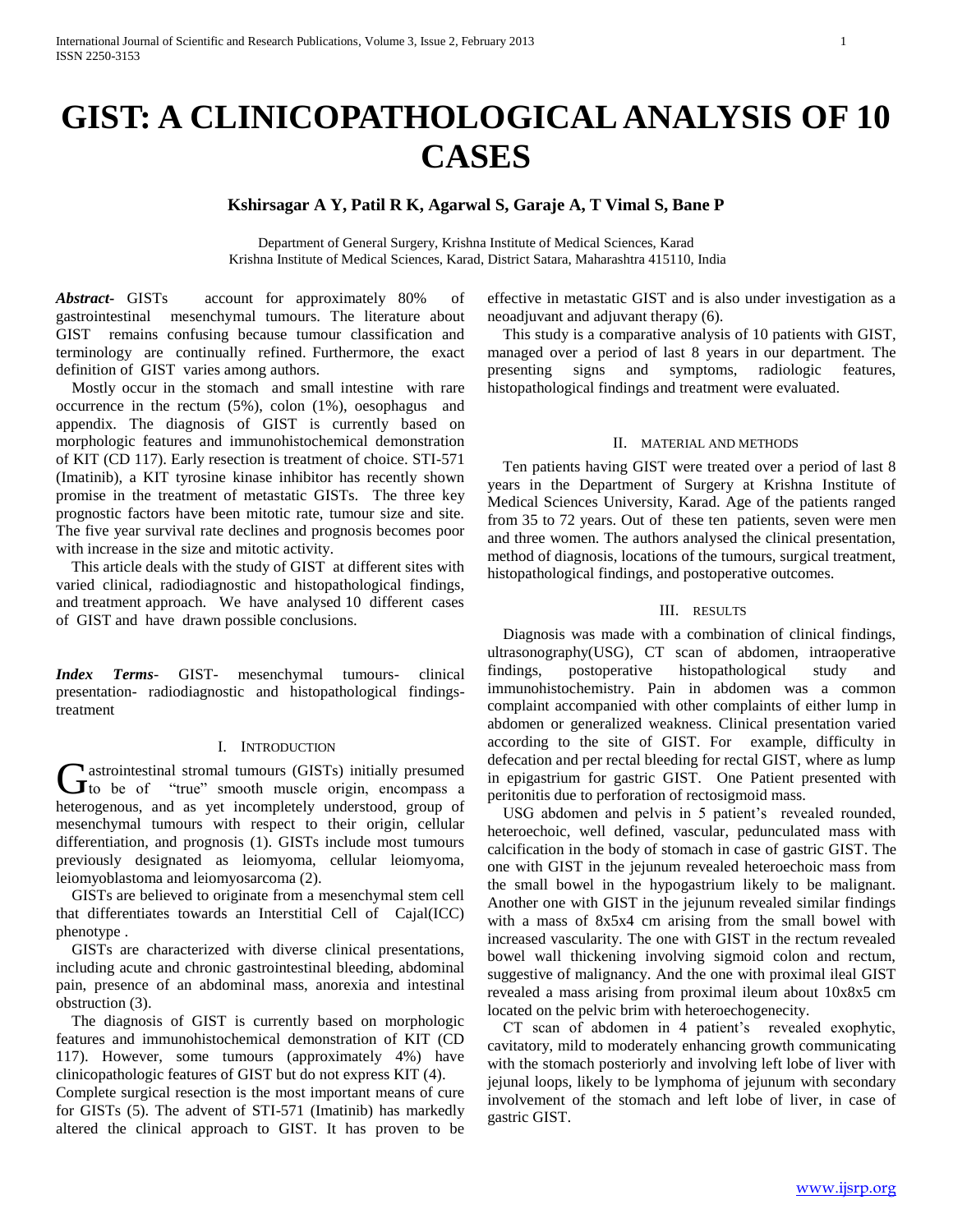There was no lymphadenopathy or free fluid in the peritoneal cavity.Another CT scan in a patient with hepatic extra GIST revealed features suggestive of abscess of left lobe of liver rupturing through the inferior surface with a large extrahepatic component. CT scan was done in both the cases of retroperitoneal GIST. One of it revealed a solid tumour measuring 4x3.5x3 cm in the retroperitoneum between the abdominal aorta and inferior vena cava. It was compressing the

pancreas but no definite invasion was seen. The another one revealed a 6.5x4.5x3 cm mass behind the right lobe of liver in the retroperitoneum, apart from the right adrenal gland.

 UGI scopy and barium study was done in both the patients with gastric GIST and the findings correlated with those of either USG or CT scan of abdomen. Sigmoidoscopy with biopsy was carried out in case of rectal GIST.

|  |  | Table 1: Comparison of clinical and radiodiagnostic findings of GIST at different sites: |
|--|--|------------------------------------------------------------------------------------------|
|  |  |                                                                                          |

| Site                                               | Clinical features                                                                                                         | Radiodiagnostic findings                                                                                                                                                                  |
|----------------------------------------------------|---------------------------------------------------------------------------------------------------------------------------|-------------------------------------------------------------------------------------------------------------------------------------------------------------------------------------------|
| Sigmoid colon                                      | -pain in abdomen<br>-acute distension of abdomen<br>-per abdomen= guarding, rigidity,<br>liver dullness obliterated.      | Emergency exploratory laparotomy<br>was done with clinical diagnosis of<br>hollow viscus perforation; erect<br>chest<br>Xray<br>showing<br>pneumoperitoneum.                              |
| Rectum                                             | -bleeding per rectum<br>-tenesmus<br>-hard mass on PR examination                                                         | bowel<br>USG-<br>wall<br>thickening<br>involving sigmoid and rectum, 8cm<br>long and 3.9cm thick,<br>likely<br>malignant.                                                                 |
| Retroperitoneum,<br>between the aorta and IVC      | -pain in abdomen, intermittent, dull<br>aching<br>-per abdomen= mild tenderness in<br>epigastrium                         | CT scan- solid tumour measuring<br>4x3.5x3 cm in the retroperitoneum<br>between the abdominal aorta and<br>IVC, compressing the pancreas                                                  |
| Jejunum                                            | -pain in abdomen<br>-loss of appetite<br>abdomen=<br>tenderness<br>-per<br>in<br>epigastrium, umbilical region            | USG- heteroechoic mass arising<br>from the small bowel in hypogastric<br>region, likely malignant.                                                                                        |
| Fundus, body of stomach                            | -generalised weakness<br>-loss of appetite<br>-bilateral pedal oedema                                                     | USG- rounded, heteroechoic, well<br>defined,<br>pedunculated,<br>vascular<br>mass<br>with calcification, noted in the body<br>of stomach                                                  |
| Jejunum                                            | -umbilical discomfirt with pain in<br>periumbilical region<br>-per abdomen= tenderness at the<br>umbilical region         | USG- heteroechoic mass arising<br>from the small bowel in the<br>infraumbilical region, 8x5x4 cm,<br>with increased vascularity.                                                          |
| Lesser curvature of stomach                        | -pain in abdomen<br>-loss of appetite<br>-generalised weakness<br>-per abdomen= epigastric rounded,<br>fixed, tender mass | CT<br>scan- exophytic, cavitatory,<br>moderately<br>enhancing<br>growth<br>communicating<br>with<br>stomach<br>posteriorly, involving left lobe of<br>liver with thickened jejunal loops. |
| Retroperitoneum, behind the right<br>lobe of liver | -pain in right upper abdomen, dull<br>aching<br>-per abdomen= tenderness in right<br>hypochondrium                        | $CT$ scan- a $6.5x4.5x3$ cm mass<br>behind the right lobe of liver in the<br>retroperitoneum, apart from the right<br>adrenal gland.                                                      |
| Proximal ileum                                     | lower<br>abdomen,<br>-pain<br>in<br>intermittent, colicky<br>abdomen=<br>-per<br>tenderness<br>in<br>hypogastrium         | USG- mass arising from proximal<br>ileum, 10x8x5 cm, located on the<br>pelvic<br>brim<br>with<br>heteroechogenecity.                                                                      |
| Liver                                              | -pain in abdomen<br>-lump in abdomen<br>-per<br>$abdomen =$<br>tender<br>hepatomegaly                                     | CT scan-hepatic abscess of left lobe<br>rupturing through inferior surface<br>with large extrahepatic component.                                                                          |

All 10 patients underwent exploratory laparotomy and lesion was primarily dealt with. Total excision of the tumour was possible in all cases except one which had GIST located in the lesser curvature of stomach with perforation into the lesser sac through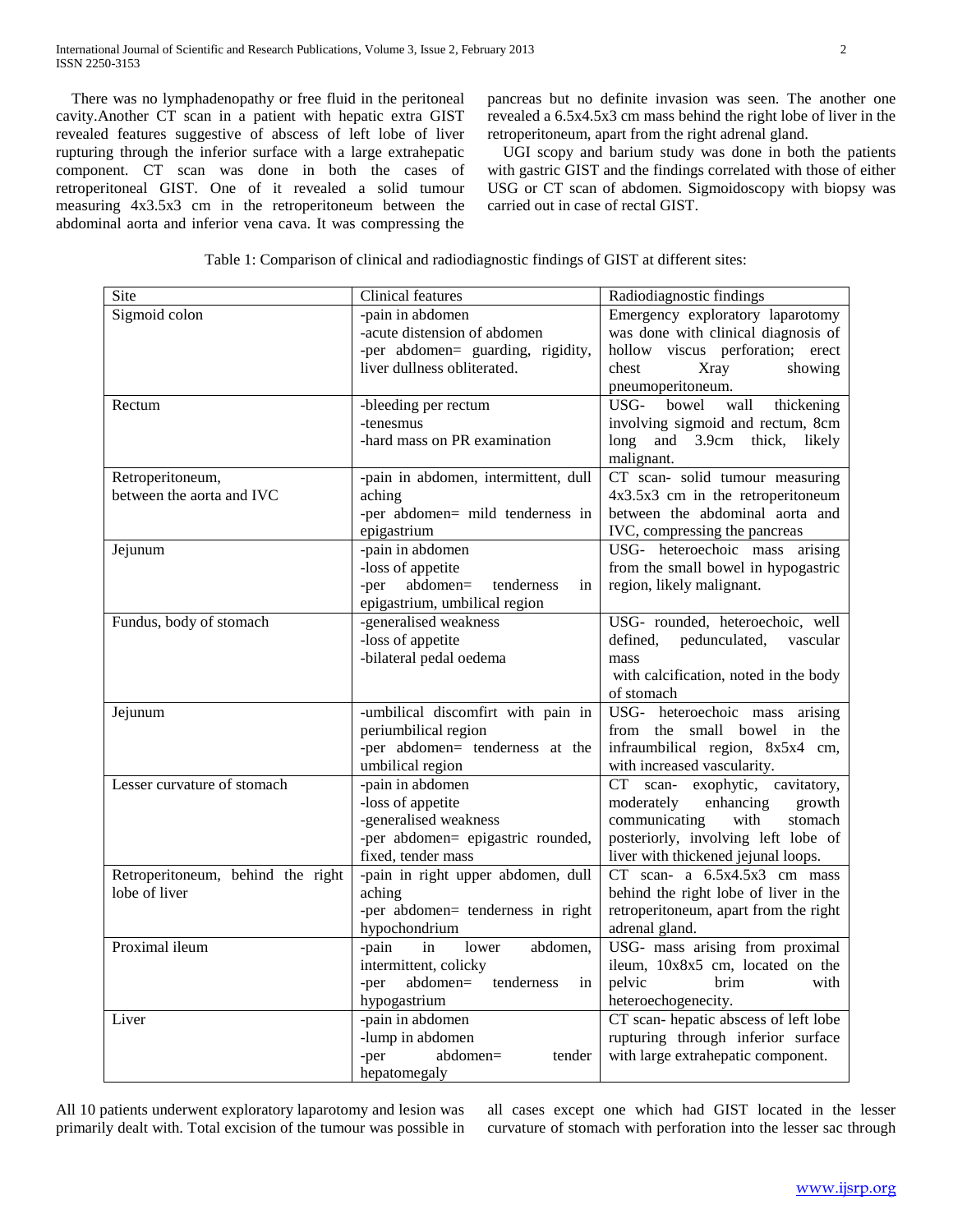posterior gastric wall. The tumour was extending upto abdominal aorta posteriorly making it nonresectable. Debulking of the tumour was done with closure of perforation and feeding jejunostomy.

| Table 2: Operative procedures performed for GIST at different sites: |
|----------------------------------------------------------------------|
|----------------------------------------------------------------------|

| Site                                        | Exploratory laparotomy proceeds                          |
|---------------------------------------------|----------------------------------------------------------|
| Sigmoid colon                               | Wide excision of ruptured sigmoid colon diverticulum     |
|                                             | with primary end to end anastomosis with transverse      |
|                                             | loop colostomy.                                          |
| Rectum                                      | Abdomino-perineal resection with appendicectomy.         |
| Retroperitoneum, between the aorta and IVC  | Excision of the tumour                                   |
| Jejunum                                     | Excision of affected jejunal segment with end to end     |
|                                             | jejuno-jejunal anastomosis with appendicectomy with      |
|                                             | mesenteric lymph node biopsy.                            |
| Fundus, body of stomach                     | Left abdominothoracotomy with anterior gastrotomy        |
|                                             | with submucosal excision of polypoidal mass.             |
| Jejunum                                     | Excision of affected jejunal segment with end to end     |
|                                             | jejuno-jejunal anastomosis with appendicectomy with      |
|                                             | mesenteric lymph node biopsy.                            |
| Retroperitoneum, behind right lobe of liver | Excision of the tumour                                   |
| Proximal ileum                              | Excision of affected ileal segment with end to end ileo- |
|                                             | ileal anastomosis with appendicectomy with mesenteric    |
|                                             | lymph node biopsy.                                       |
| Liver                                       | Excision of the mass in the left lobe of liver.          |

Surprisingly, all tumours in 10 patient's were malignant GISTs including gastric GISTs in 2 patient, which are usually known to be benign, and hepatic extra GIST in one patient.

 One of the gastric GIST was intramural and the other was extramural in 2 patient. There was increased cellularity, mixed cell type, with mitotic activity  $\geq$  5/50 high power fields (hpf), and presence of myxoid background. KIT (CD 117) and Smooth Muscle Actin (SMA) was detected in both the cases.

 Small bowel GISTs in 3 patient's is grossly measured 5 to 8 cm in their largest dimensions. Two of them i.e. one jejunal and one ileal were intramural, while another jejunal was extramural. The tumours were relatively monotypic with spindle cells in majority; and epitheloid cells and mixed pattern at places. They had intermediate risk mitotic activity. KIT was detected in all 3 cases and SMA in both the cases of jejunal GISTs. Desmin was positive in ileal GIST.

 The GISTs in retroperitoneum in 2 patient had a size of around 5 cm and more. Both were hypocellular, composed of spindle cells that were immunoreactive for vimentin and KIT. Sigmoid colon GIST was a mass measuring 15x10x5 cm forming a diverticulum with perforation in its wall. It was a cellular mesenchymal tumour composed of spindle cells with moderately pleomorphic nuclei and prominent nucleoli. Mitotic activity was 5-6/hpf. The cells expressed KIT and SMA strongly and diffusely.

 Rectal GIST was an intramural highly cellular mass composed of spindle cell. They coexpressed CD34 and KIT. Hepatic extraGIST was a tumour measuring 8x6x4 cm in size with mixed cellularity of spindle and epitheloid cells. They coexpressed KIT and SMA.

Table 3:Comparison of site of occurrence, histopathology and immunohistochemistry:

| Site            | Histop[athology]                             | Immunohistochemistry |
|-----------------|----------------------------------------------|----------------------|
| Stomach         | Increased cellularity, mixed cell            | KIT, SMA             |
|                 | type, mitotic activity $\geq 5/50$ hpf, with |                      |
|                 | myxoid background                            |                      |
| Small bowel     | Spindle cells in majority, with              | KIT, SMA,            |
|                 | epitheloid cells and mixed pattern at Desmin |                      |
|                 | places; low mitotic activity                 |                      |
| Retroperitoneum | Hypocellular tumours composed of             | KIT, Vimentin        |
|                 | spindle cells                                |                      |
| Sigmoid colon   | Composed of spindle cells with               | KIT, SMA             |
|                 | pleomorphic nuclei and prominent             |                      |
|                 | nucleoli, mitotic activity 5-6/50 hpf        |                      |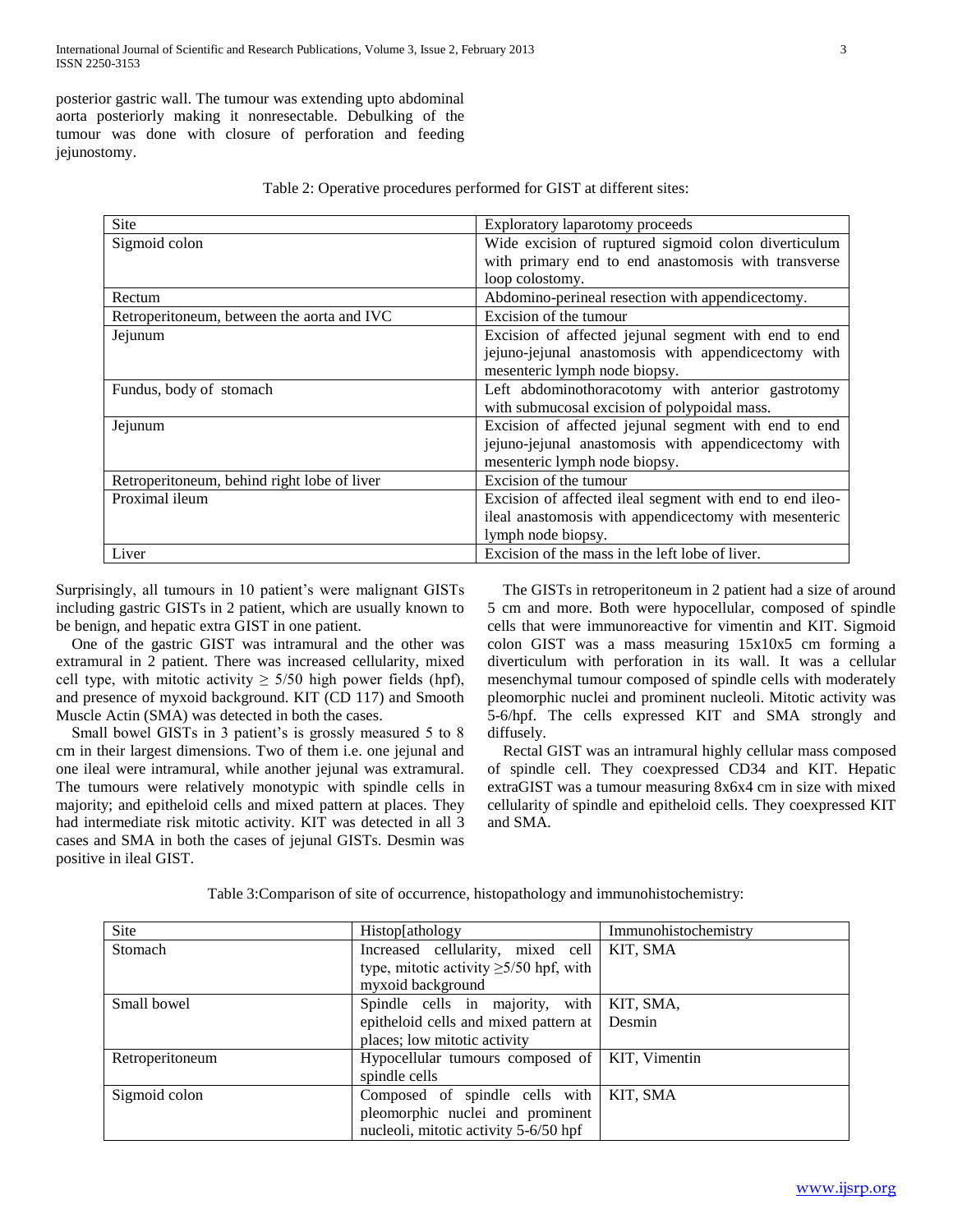| Rectum | Highly cellular mass composed of   KIT, CD34<br>spindle cells         |  |
|--------|-----------------------------------------------------------------------|--|
| Liver  | Mixed cellularity of spindle cells   KIT, SMA<br>and epitheloid cells |  |

All the patients had a favourable postoperative period with primary healing of operative wounds except the one with GIST in the lesser curvature of stomach. Owing to her poor general condition and intraoperative findings of gastric perforation with extension of GIST to retroperitoneum, she succumbed on second postoperative day and expired. Rest of the patients were on complete parenteral regimen for the initial postoperative period. Gradually they were converted to solid diet and discharged.

 Rehabilitation and appropriate dietary regimen were recommended. At regular check ups at our department and in the last 5years of follow up, 6 of these patients did not present with any signs of either disease recurrence or its dissemination. The one with hepatic extraGIST came with recurrence and multiple peritoneal deposits within 2 years of surgery. He is presently on Imatinib drug therapy and responding.

 Thus till date, the patient with sigmoid GIST has a well functioning transverse loop colostomy and has been planned for its closure. Even the one with rectal GIST has a sigmoid end colostomy functioning optimally. Those with jejunal, ileal, gastric and retroperitoneal GISTs are all asymptomatic till date. All patients are receiving Imatinib with good compliance.

#### IV. CONCLUSION

 This study shows a male preponderance in occurrence of GISTs. They have a peak incidence in persons aged 35 to 70 years, but have a broad distribution.

 Clinically, these tumours have a wide spectrum at presentation. They range from incidentally detected, asymptomatic GISTs, to large malignant tumours, which frequently cause the patient to seek medical attention. The symptoms are as a result of their size or tendency to ulcerate and bleed. The most common presenting signs and symptoms include abdominal pain, gastrointestinal bleeding manifested by haematemesis or malena, and a palpable mass. Although these tumours rarely cause obstruction, they can perforate.

 GISTs can exhibit one of the two growth patterns. In the endoenteric growth pattern, tumours tend to be submucosal or intramural; these are more likely to ulcerate early on, and bleeding typically leads to a relatively early diagnosis. An exophytic pattern is much slower, and the tumour is not found until a palpable mass or bleeding from excavation into the bowel lumen is noted.

 The aim of radiodiagnostic examination is to locate GIST lesions, evaluate local invasion and detect distant metastases. The radiographic characteristics of GISTs mirror the gross appearance of these tumours. Unfortunately, these radiographic findings are nonspecific and represent several entities. Also, the distinction between benign and malignant GISTs cannot be made with radiologic examinations unless metastatic disease or tumour invasion of adjacent structures is depicted.

 CT scan performed with both oral and intravenous contrast materials is ideal in defining endoluminal and exophytic extent of the tumour. Larger GISTs with necrosis appear as

heterogenous masses with enhancing borders of variable thickness, and irregular central areas of fluid, air or oral contrast attenuation that reflect necrosis. The diagnosis can be suggested in the presence of a large, complex intestinal mass with liver lesions but without significant lymphadenopathy.

 On sonograms, larger GISTs appear as complex masses with cystic and solid components. It is ideal for guided needle biopsy of known lesions.

 Regardless of the location of GIST, barium enhanced images demonstrate predominantly intramural masses with potential exophytic components. The tumour margins usually are smooth, but with ulceration, some surface irregularity is present. As with other intramural masses, the tumour borders form right or obtuse angles with the adjacent visceral wall.

 Histologically, these are spindle cells with varying cellularity, either spindled or epitheloid. The cells are arranged in whorled, fascicular, and palisaded patterns. In general, tumours invading the mucosa, tumour size, and mitotic rate are the most useful prognostic indicators. However, there is considerable variation and tumours arising in different sites of GI tract may behave differently despite similar histologies. Immunostains for CD117, CD34, desmins, actins, vimentin should be performed on these tumours. Immunohistochemical studies detect expression of these markers by tumour cells.

 Surgical intervention aims at complete resection of the tumour. Even if the tumour is large and has spread into other organs, this may improve long term survival. Imatinib has led to a remarkable improvement in the treatment of GIST and may promise a longer lifespan as compared to those not taking the drug.

#### V. DISCUSSION

 Recent breakthroughs regarding GISTs and their pathogenesis have redefined diagnostic criteria and have led to the development of molecularly targeted drug therapy. New treatment options mandate more accurate information regarding the incidence, prevalence, clinical behaviour and prognostic factors of GIST (7).

 GISTs occur in the entire gastrointestinal(GI) tract and are the most common mesenchymal tumours of the GI tract 9-10. They range from small benign tumours to sarcomas at all sites of occurrence (8). A great majority of them occur in the stomach  $(60\%$  to 70%) and small intestine  $(25\%$  to 35%), with rare occurrence in the colon and rectum (5%), oesophagus (<2%) and appendix. Some GISTs are primary in the omentum, mesentry or retroperitoneum and are unrelated to the tubular GI tract (9).

 GISTs are characterized with diverse clinical presentations, including acute and chronic GI bleeding, abdominal pain, presence of an intra-abdominal mass, anorexia and intestinal obstruction (3).

GISTs can be histologically identified as highly cellular spindle cell or epitheloid mesenchymal tumours and morphology is somewhat site dependent. However, common to all these